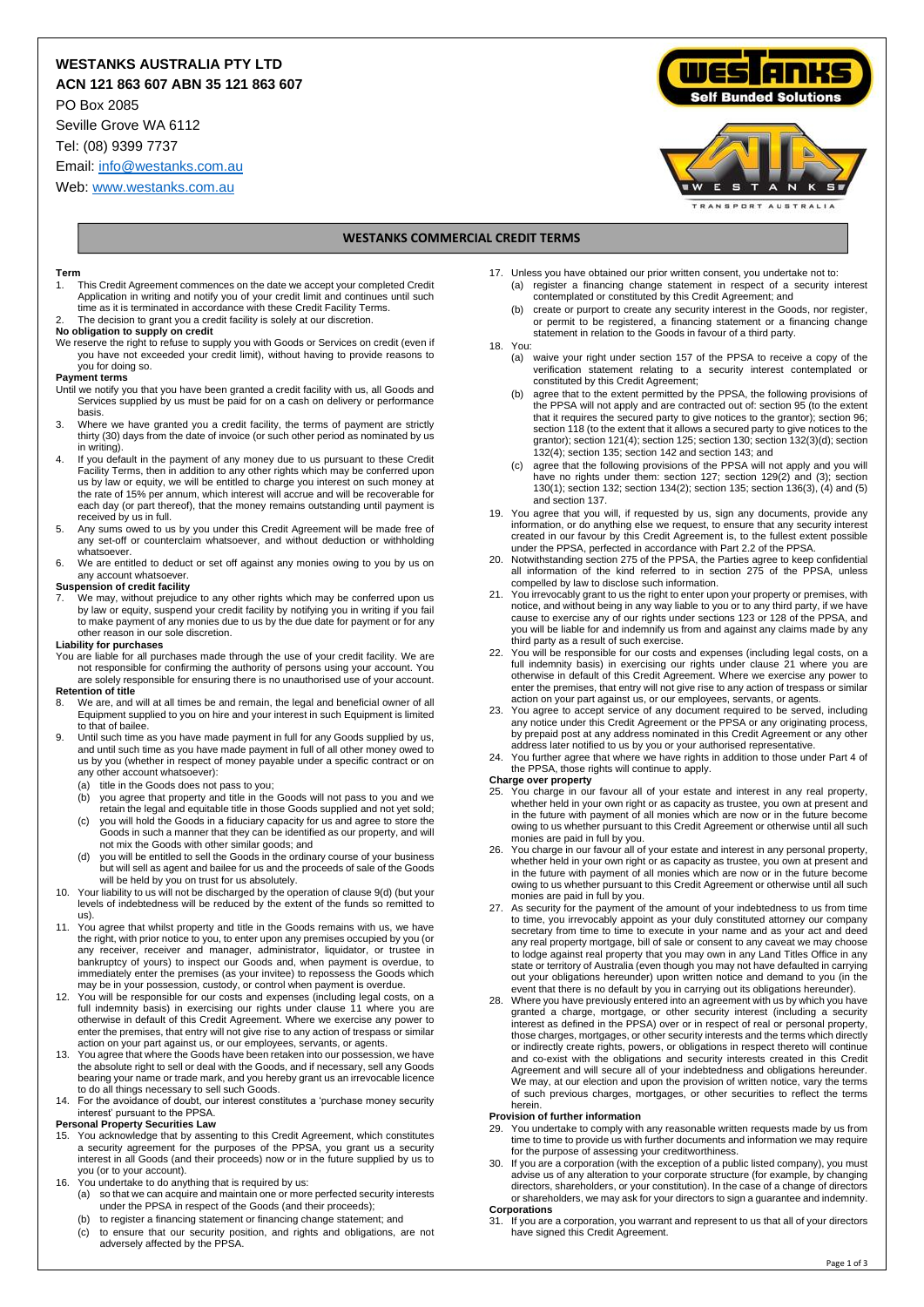#### **Partnerships**

- 32. If you enter into this Credit Agreement in your capacity as a partnership, you warrant and represent to us that all partners have signed this Credit Agreement.
- 33. If you are a partnership, you must not alter your partnership (for example, adding or removing partners or altering its partnership agreement) without notifying us in writing.

#### **Trustees**

- 34. If you are the trustee of a trust (whether disclosed to us or not), you warrant to us that:
	- (a) you enter into this Credit Agreement in both your capacity as trustee and in your personal capacity;
	-
	- (b) you have the right to be reasonably indemnified out of trust assets; (c) you have the power under the trust deed to sign this Credit Agreement; and (d) you will not retire as trustee of the trust or appoint any new or additional trustee without advising us and having the new or additional trustee sign an agreement on substantially the same terms as this Credit Agreement.

35. You must give us a copy of the trust deed upon request.

#### **Insolvency**

36. If you become insolvent, to the extent permitted by law, you remain liable under this Credit Agreement for payment of all liabilities incurred hereunder. You remain liable under this Credit Agreement even if we receive a dividend or payment as a result of you being insolvent.

#### **Indemnity**

- <span id="page-1-2"></span>37. You are liable for and indemnify us from and against any liability, claims, damages, losses, costs, and expenses whatsoever (including collection costs,<br>debt recovery fees, and legal costs on an indemnity basis) that we may suffer or<br>incur at any time, directly or indirectly, arising out of, or in Credit Agreement.
- 38. Your liability to indemnify us is a continuing obligation separate and independent from your other obligations and survives termination of this Credit Agreement.
- 39. It is not necessary for us to incur any expense or make any payment before enforcing our rights of indemnity conferred upon us by this Credit Agreement.

#### **Costs**

- 40. You are responsible for your own legal, accounting, and business costs in connection with the execution of this Credit Agreement. You must also pay for all stamp duty and other taxes payable on this Credit Agreement (if any).
- <span id="page-1-3"></span>You will pay our costs and disbursements incurred in pursuing any recovery action, or any other claim or remedy, against you, including collection costs, debt recovery fees, bank dishonour fees, and legal costs on a full indemnity basis.

# **Application of payments**

- <span id="page-1-4"></span>Subject to clause[s 42](#page-1-0) and [43,](#page-1-1) payments by, or on behalf of, you will be applied by us as follows.
	- (a) Firstly, in payment of any and all collection costs and legal costs in
	- accordance with clause[s 12,](#page-0-3) [22,](#page-0-4) [37,](#page-1-2) an[d 0.](#page-1-3) (b) Secondly, in payment of any interest incurred in accordance with clause [4.](#page-0-5) (c) decentry, in payment of any outstanding Tax Invoices (or part thereof) in an
- <span id="page-1-0"></span>order determined by us in our sole discretion. 42. To the extent that payments have been allocated to Tax Invoices by us in our business records, we may allocate or retrospectively reallocate payments in any manner whatsoever at our absolute discretion, including in a manner inconsistent with claus[e 41](#page-1-4) herein.
- <span id="page-1-1"></span>43. Payments allocated (or reallocated) under clause [41](#page-1-4) or [42](#page-1-0) will be treated as though they were allocated (or reallocated) in the manner determined by us on the date of receipt of payment.

#### **Notices**

A notice or other communication connected with this Credit Agreement has no legal<br>effect unless it is in writing. In addition to any other method of service provided<br>by law, a notice or other communication may be sent by p address of the addressee as set out in this Credit Agreement, or sent by email or fax to the email or fax number of the addressee.

#### **Termination**

<span id="page-1-5"></span>44. If:

- (a) a Party commits a material breach of this Credit Agreement and fails to remedy that breach within fourteen (14) days of receiving notice from the other Party requiring it to do so; or
- (b) an Insolvency Event occurs in relation to a Party,

then the other Party may terminate this Credit Agreement by written notice to that Party, in which case this Credit Agreement will terminate immediately.

- 45. Each Party expressly waives any rights it may have to terminate this Credit
- Agreement other than as contemplated by claus[e 44.](#page-1-5) 46. Each Party acknowledges that the other Party may terminate this Credit Agreement under claus[e 44](#page-1-5) without considering the impact of the termination on
- the other Party. 47. On termination of this Credit Agreement, accrued rights of a Party are not affected.

#### **Assignment**

48. Neither Party may assign, transfer, or novate its rights or obligations under this Credit Agreement without the prior written and fully informed consent of the other (which consent must not be unreasonably withheld).

#### **Waiver**

A waiver of any provision or breach of these Credit Facility Terms will only be effective if made by the affected Party in writing. If a Party elects not to enforce its rights arising as a result of a breach of these Credit Facility Terms, that will not constitute a waiver of any rights in relation to any subsequent or other breach

#### **Severance**

49. If any part of these Credit Facility Terms is illegal, invalid, or unenforceable, it will be read down so far as necessary to give it a valid and enforceable operation or, if that is not possible, it will be severed from these Credit Facility Terms Other provisions which are self-sustaining are, and will continue to be, enforceable in accordance with their terms.

#### **Variation of Credit Facility Terms**

- 50. Any proposed variation to these Credit Facility Terms by you must be requested in writing and we may refuse any such request without providing reasons to you for doing so.
- 51. For clarity, no proposed variation of these Credit Facility Terms will be binding upon us, unless varied in writing and agreed by an authorised officer of ours. Clerical errors (such as spelling mistakes, grammatical errors, or numerical errors) may be subject to correction by us without notification
- 52. You agree that these Credit Facility Terms may be amended by an authorised officer of ours at any time by written notice to you. Subject to clause [53,](#page-1-6) after fourteen (14) days of receipt of the written notice of the amendments, the amendments will be deemed agreed by you.
- <span id="page-1-6"></span>53. If you do not agree with the amendments proposed by us, you must notify us in writing, within fourteen (14) days from receipt of the written notice, that the amendments are not agreed to. We will then be at liberty to suspend your credit facility until such time as an agreement can be reached.

#### **Governing law**

- 54. You acknowledge and agree that this Credit Agreement will be governed by the laws of Western Australia, and the laws of the Commonwealth of Australia which are in force in Western Australia.
- 55. The Parties to this Credit Agreement submit to the non-exclusive jurisdiction of the courts of Western Australia and the relevant federal courts and courts competent to hear appeals from those courts.

#### **Entire agreement**

- <span id="page-1-7"></span>56. This Credit Agreement constitutes the entire agreement and understanding between the Parties in relation to its subject matter. All previous negotiations,<br>understandings, representations, warranties, memoranda, or commitments<br>about the subject matter of this Credit Agreement are merged in this Agreement and are of no further effect. No oral explanation or information<br>provided by a Party to another affects the meaning or interpretation of this Credit<br>Agreement or constitutes any collateral agreement, warranty, or
- 57. Notwithstanding claus[e 56,](#page-1-7) in circumstances where there is a pre-existing written credit agreement ("Original Agreement") between the Parties, this Credit Agreement will constitute a variation of the Original Agreement expressly or implicitly preserved by this Credit Agreement, in which case they will co-exist with this Credit Agreement, and, to the extent of any inconsistency, this Credit Agreement will prevail.

### **Definitions**

58. In these Credit Facility Terms: "**Credit Agreement**" means the Application for Commercial Credit, the Privacy Statement, these Credit Facility Terms, the National Credit Declaration, and the Terms of Trade.

#### "**Credit Facility Terms**" means these credit facility terms.

"**Customer**," "**you**," "**your**" means the person acquiring Goods or Services from us, as described in Part 1 of this Credit Agreement.

"**Equipment**" means the plant, machinery, vehicles, or equipment hired by us to you from time to time (together with such accessories, tools and associated items, manuals, and logbooks as accompanies such plant, machinery, vehicles, or equipment).

"**Goods**" means all goods supplied by us to you but does not include the supply of any Equipment (and where the context so permits includes any supply of Services) and as are described on our Tax Invoices, quotation, or any other forms as provided by us to you.

#### "**GST**" has the meaning given to it by the GST Act.

"**GST Act**" means *A New Tax System (Goods and Services Tax) Act 1999* (Cth). "**Hire Agreement**" means a separate agreement between the Parties for the hire of Equipment

"**Insolvency Event**" means any of the following events concerning a Party, unless the events take place as part of a solvent reconstruction, amalgamation, merger, or consolidation on terms approved by the other Party before it takes place and the implementation of the reconstruction, amalgamation, merger, or consolidation complies with the terms of the approval: (a) if an administrator, liquidator, receiver, receiver and manager or other

- controller (as defined in the *Corporations Act 2001* (Cth)) is appointed to, or over, any of the property or undertaking of the Party; (b) if the Party becomes bankrupt;
- (c) if a controlling trustee is appointed to, or over, any of the property or undertaking of the Party;
- (d) if the Party's property or undertaking becomes subject to a personal insolvency arrangement under part X *Bankruptcy Act 1966* (Cth) or a debt<br>agreement under part IX *Bankruptcy Act 1966* (Cth);<br>(e) the Party is unable to pay its debts when they become due and payable;
- 
- (f) if the Party ceases to carry on business; or (g) if any event happens in Australia or any other country or territory in respect of a Party that is similar to any of the events or circumstances

referred to in this definition. "**Parties**" means Westanks and the Customer, and "**Party**" means either one of them.

"**PPSA**" means the *Personal Property Securities Act 2009* (Cth). "**Services**" means all services supplied by us to you (and where the context so

permits includes any supply of Goods).

"**Tax Invoice**" the meaning given to it by the GST Act. "**Terms of Trade**" means our terms of trade. "**Westanks**," "**we**," "**us**," "**our**" means Westanks Australia Pty Ltd ACN 121 863 607.

- **Interpretation**  If there is any conflict, ambiguity, or inconsistency between any of the documents which comprise this Credit Agreement, it is expressly agreed the order of precedence will be (in descending order of precedence):
	- (a) these Credit Facility Terms; and
	- (b) our Terms of Trade.
- If there is any conflict, ambiguity, or inconsistency between this Credit Agreement and a Hire Agreement (if any), the Hire Agreement will prevail to the extent of the conflict, ambiguity, or inconsistency.
- 60. Unless the contrary intention appears, a reference to:
	- (a) this Credit Agreement or another document includes any variation or replacement of it, notwithstanding any change in the identity of the Parties;
	- (b) the singular includes the plural and vice versa;
	- (c) a right includes a benefit, remedy, authority, discretion, or power;
	- person includes a natural person, partnership, body corporate, association, joint venture, governmental or local authority or agency, or other entity;
	- (d) a person includes the person's successors, executors, administrators, substitutes (including a person who becomes a party by novation) and assigns; and
	- (e) any statute, ordinance, code, or other law includes regulations and other statutory instruments under any of them and consolidations, amendments, re-enactments, or replacement of any of them.